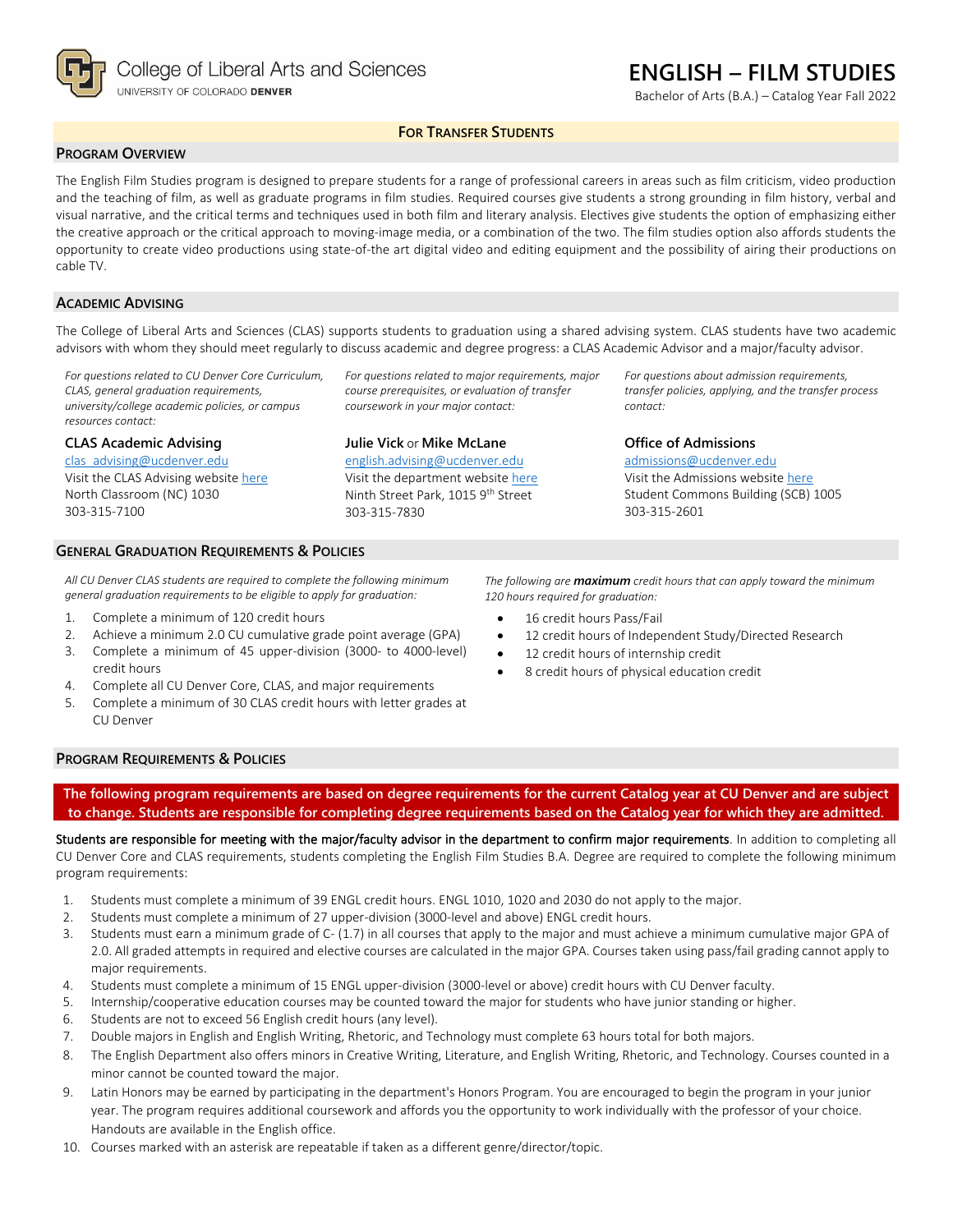# **ENGLISH – FILM STUDIES**

Bachelor of Arts (B.A.) – Catalog Year Fall 2022

### **FOR TRANSFER STUDENTS**

## **COURSEWORK THAT CAN BE COMPLETED AT PREVIOUS INSTITUTION**

The following is a "bucket" of requirements students can complete prior to transferring to CU Denver, including equivalent Colorado Community College System (CCCS) courses. To determine the equivalencies of courses to be completed at non-CU Denver institutions, students can visit [www.transferology.com](http://www.transferology.com/)**.** It is critical students connect with a CU Denver academic advisor to ensure planned courses will transfer *and* apply to CU Denver degree requirements. All non-CU Denver coursework must be completed with a C- or better to be eligible for transfer.

Students interested in completing an Associate (A.A. or A.S.) Degree or a Colorado Statewide Transfer Articulation Agreement or Degree with [Designation \(DWD\)](https://highered.colorado.gov/transfer-degrees) must work with their community/junior college academic advisor to create an academic plan that accounts for all degree or transfer articulation agreement requirements. Colorado Community College Students may also explore the option to complet[e Reverse Transfer](https://highered.colorado.gov/students/attending-college/colorado-reverse-transfer) at CU Denver.

| <b>CU Denver Requirements</b>                       | <b>CU Denver</b><br><b>Credits</b> | <b>CCCS Equivalent Courses &amp; Notes</b>                                                                                                                                                                            | <b>CCCS</b><br><b>Credits</b> |
|-----------------------------------------------------|------------------------------------|-----------------------------------------------------------------------------------------------------------------------------------------------------------------------------------------------------------------------|-------------------------------|
| <b>CU Denver Core Curriculum Requirements</b>       | $34 - 40$                          |                                                                                                                                                                                                                       |                               |
| ENGL 1020 - Core Composition I                      | 3                                  | <b>ENG 1021</b>                                                                                                                                                                                                       |                               |
| ENGL 2030 - Core Composition II                     | 3                                  | <b>FNG 1022</b>                                                                                                                                                                                                       |                               |
| Mathematics                                         | $3 - 4$                            | MAT 1240 recommended or GT-MA1                                                                                                                                                                                        |                               |
| Arts                                                | 3                                  | GT-AH                                                                                                                                                                                                                 |                               |
| Humanities                                          | 3                                  | GT-AH or GT-HI                                                                                                                                                                                                        |                               |
| <b>Behavioral Sciences</b>                          | $3 - 4$                            | GT-SS                                                                                                                                                                                                                 |                               |
| Social Sciences                                     | $3 - 4$                            | GT-SS or GT-HI <sup>*</sup>                                                                                                                                                                                           |                               |
| Natural/Physical Science with lab                   | $4 - 5$                            | GT-SC1                                                                                                                                                                                                                |                               |
| Natural/Physical Science without lab or Math        | $3 - 5$                            | GT-SC2 or GT-MA1 (except the course used for Core Math) or GT-SC1                                                                                                                                                     |                               |
| <b>International Perspectives</b>                   | $\overline{3}$                     | Additional GT-AH, HI, SS* (see note below)                                                                                                                                                                            |                               |
| Cultural Diversity                                  | 3                                  | To be completed at CU Denver. This requirement must be completed with an<br>upper-division course and CCCS courses will not apply.                                                                                    |                               |
| <b>CLAS Graduation Requirements</b>                 | $15 - 29$                          |                                                                                                                                                                                                                       |                               |
| CLAS Communicative Skills                           | 3                                  | COM 1150 or PHI 1013                                                                                                                                                                                                  |                               |
| CLAS Second Language                                | $0 - 10$                           | e.g., SPA 1012 or ASL 1122<br>Students have several options to fulfill this requirement. Please consult a CU<br>Denver CLAS Academic Advisor.                                                                         |                               |
| CLAS Humanities                                     | 3                                  | Any transferrable LIT, HIS, HUM, or PHI course                                                                                                                                                                        |                               |
| <b>CLAS Behavioral Sciences</b>                     | $3 - 4$                            | Any transferrable ANT, COM, or PSY course (except GT-SC courses)                                                                                                                                                      |                               |
| <b>CLAS Social Sciences</b>                         | $3 - 4$                            | Any transferrable ECO, ETH, GEO, POS, or SOC course (except GT-SC courses)                                                                                                                                            |                               |
| CLAS Natural/Physical Science with lab              | $3 - 5$                            | GT-SC1<br>If students complete only one science course with a lab for the CU Denver Core<br>Curriculum, this course must have an associated lab.                                                                      |                               |
| <b>ENGL Major Courses</b>                           | 3                                  |                                                                                                                                                                                                                       |                               |
| FNGL 2250 Introduction to Film                      | 3                                  | <b>ENG 2036</b>                                                                                                                                                                                                       |                               |
| Minimum Applicable Transfer Credits<br>Recommended: | 60                                 | Students completing less than 60 applicable transfer credits will have additional<br>credits to complete at CU Denver. Students needing general elective credits<br>should consult a CU Denver CLAS Academic Advisor. |                               |

*\**The applicability of Guaranteed Transfer (GT Pathways) courses to specific CU Denver Core Curriculum requirements requires completion of a block of five courses: two GT-AH courses; one GT-HI course; one GT-SS course; and one additional GT-AH, GT-HI, or GT-SS course.